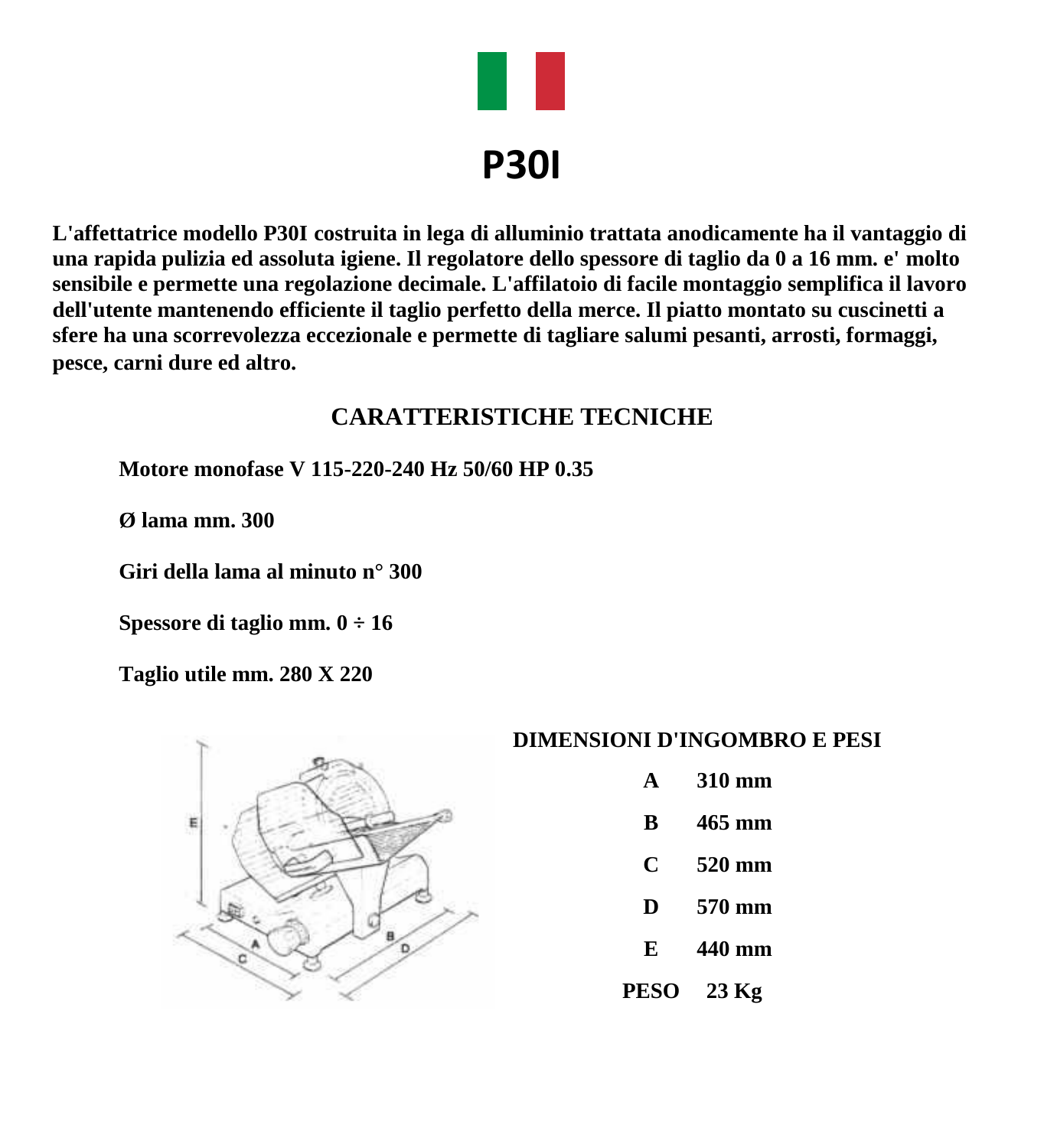

**The slicing machine mod. P30I, made of oxidised aluminium alloy, has the advantage of an easy cleaning and is very hygienic. The cutting thickness from 0 to 16 mm., with lighted adjusting knob, is very sensitive and allow you even a decimal adjustement. The easy and precise sharpening set makes the work of the users easiers by keeping the edge of the blade always sharp, for a very good cut of food. The carriage, running on ball bearings, has an exceptional fluency and you can cut also heavy sausages, roastbeef, cheese, fish, hard meat.**

## **TECHNICAL SPECIFICATIONS**

**Single phase motor V 115-220 240 Hz 50/60 HP 0.35**

**Blade Ø mm. 300**

**R.p.m. of the blade 300**

**Thickness mm. 0 ÷ 16**

**Utilizable cutting mm. 280 X 220**



#### **OVERALL DIMENSIONS AND WEIGHT**

- **A 310 mm**
- **B 465 mm**
- **C 520 mm**
- **D 570 mm**
- **E 440 mm**
- **PESO 23 Kg**